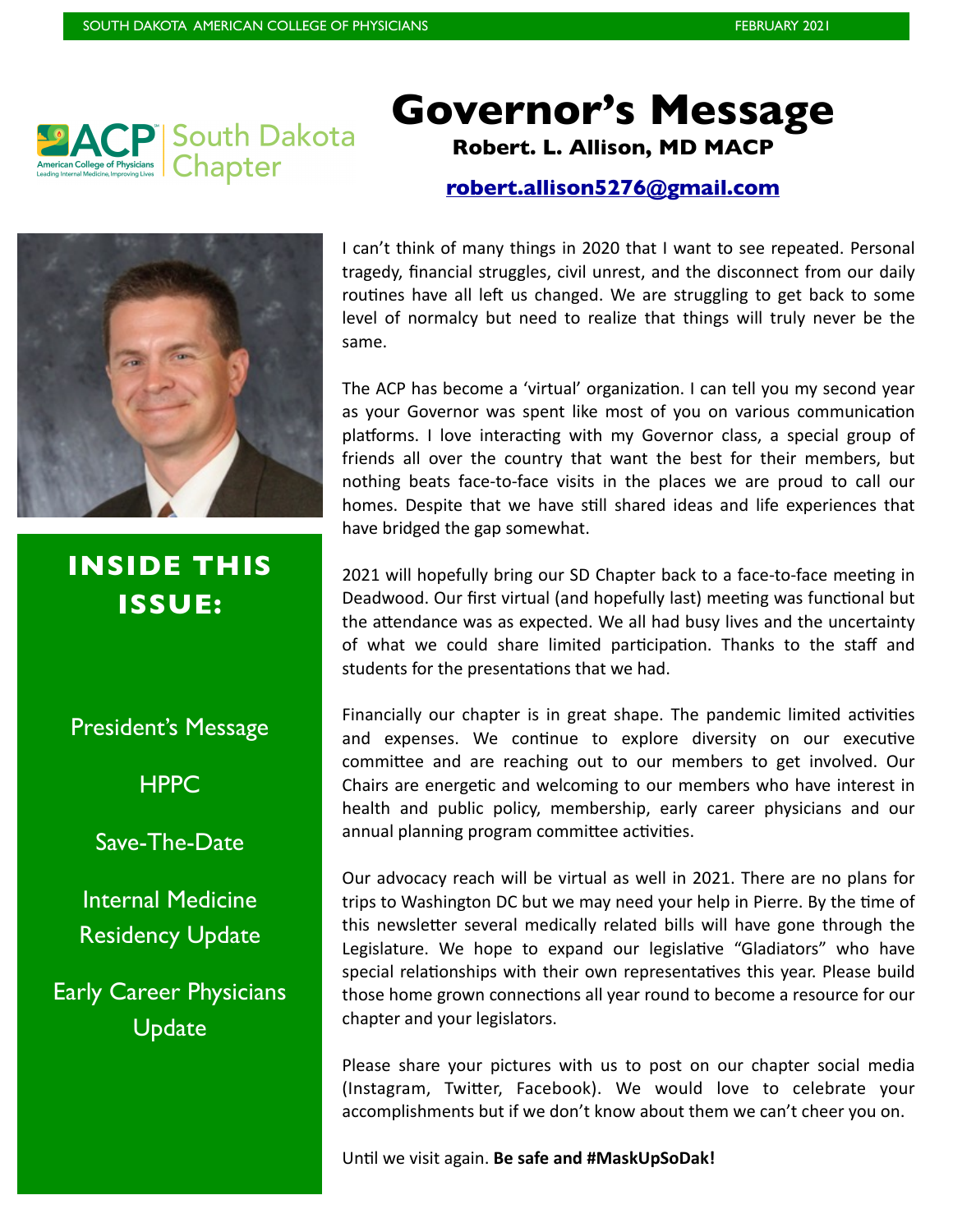## **Health & Public Policy**

**Kelly Evans-Hullinger, MD FACP** 

#### **[kellyevanshullinger@gmail.com](mailto:robeert.allison5276@gmail.com)**



What a year it has been for physicians. Many of us were called upon to be leaders in our communities when it came to issues of public health policies aiming to reduce the burden of COVID-19 in our clinics and hospitals. It has been a terribly hard year, but I hope one silver lining might be that we realize how important physician advocacy is in our communities, state, and nation.

Nationally, the American College of Physicians continues robust advocacy for our patients and our profession. One big win in 2020 was the revision of E&M coding and documentation requirements as well as increased payment under Medicare which went into effect on January 1, 2021. The ACP Advocacy Team was also very active in many aspects of legislative action taken to address the COVID-19 pandemic.

Locally, our state Health and Public Policy Committee is monitoring the current state legislative session for bills relevant to the care of patients in our state. As always, I would encourage our members to be in contact with your lawmakers at the local and state levels to be a resource they might call upon when an issue related to health care arises.

In 2020, Leadership Day on Capitol Hill was, for obvious reasons, cancelled. This May we hope to be able to participate in national advocacy in a virtual manner.

To read about ACP advocacy including many position papers, you can always go to [acponline.org/advocacy.](http://acponline.org/advocacy) To stay up-to-date on current advocacy efforts, please enroll in the Advocates for Internal Medicine Network at [acponline.org/advocacy/advocates-for-internal-medicine-network](http://acponline.org/advocacy/advocates-for-internal-medicine-network).

I am sending my sincere thanks for all your work across our state in the past year, and I am wishing all a better 2021.

## **SAVE THE DATE!! 70TH ANNIVERSARY ANNUAL MEETING SEPTEMBER 29 - OCTOBER 1, 2021**

**DEADWOOD, SD**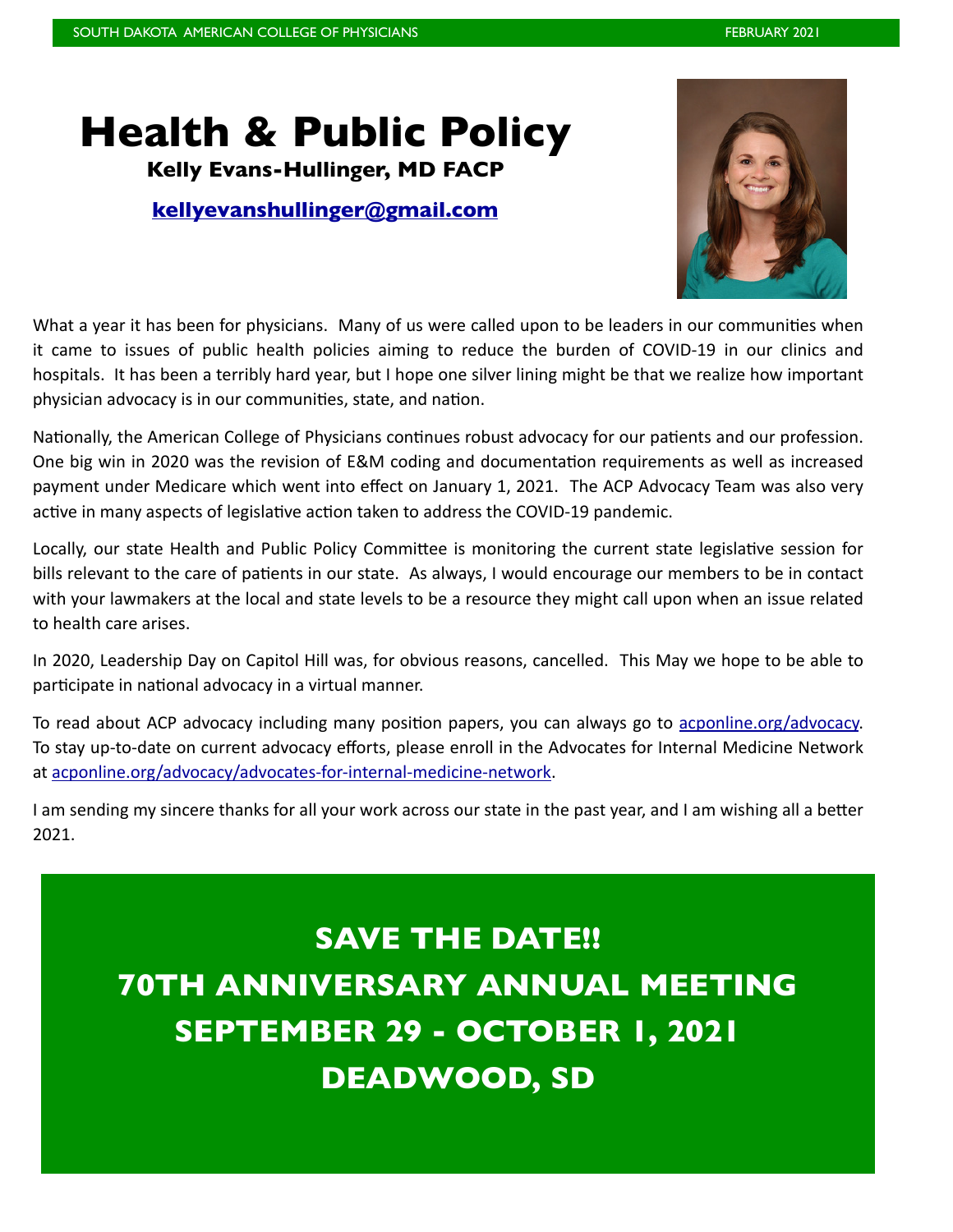

### **Internal Medicine Residency Update Randall Lamfers, MD FACP**

### **[randall.Lamfers@sanfordhealth.org](mailto:randall.Lamfers@sanfordhealth.org)**

Our PGY3 residents had another outstanding fellowship match this year. We have 4 residents going into fellowships. These fellowships include Cardiology at Houston Methodist, Hematology/Oncology at University of Nebraska, Pulmonary-Critical care at Mayo Clinic in Scottsdale, AZ, and Nephrology-Critical care at University of Texas San Antonio. We are also excited that our other 4 residents will be staying to practice in South Dakota. One resident will practice in Primary Care and three residents will practice as Hospitalists.

We also had another outstanding year with our ABIM boards. We had a 100% pass rate again, which makes this the 5th consecutive year. The residents continue to do very well on the In-training service exam with our residency (all residents combined) composite percentile of greater than 90% in all specialties and overall program. Thanks to all our outstanding faculty.

With COVID 19 we have been interviewing resident applicants virtually this year. Overall we saw a significant influx of applicants. Virtual interviews went well and we are now focusing on the rank list. Match day is set for March 19, 2021.

Check out our new website at [https://usdgme.org/internal-medicine.](https://usdgme.org/internal-medicine)

# *Upcoming Events*

**March 16 7:00 pm SDACP Council Meeting April 29-May 1 IM2021 Mtg - Virtual May 25-26 Leadership Day - Virtual September 23-25 Fall Board of Governors Sept. 29-Oct. 1 SDACP Annual Meeting**

**April 26-28 Board of Governors-Virtual**